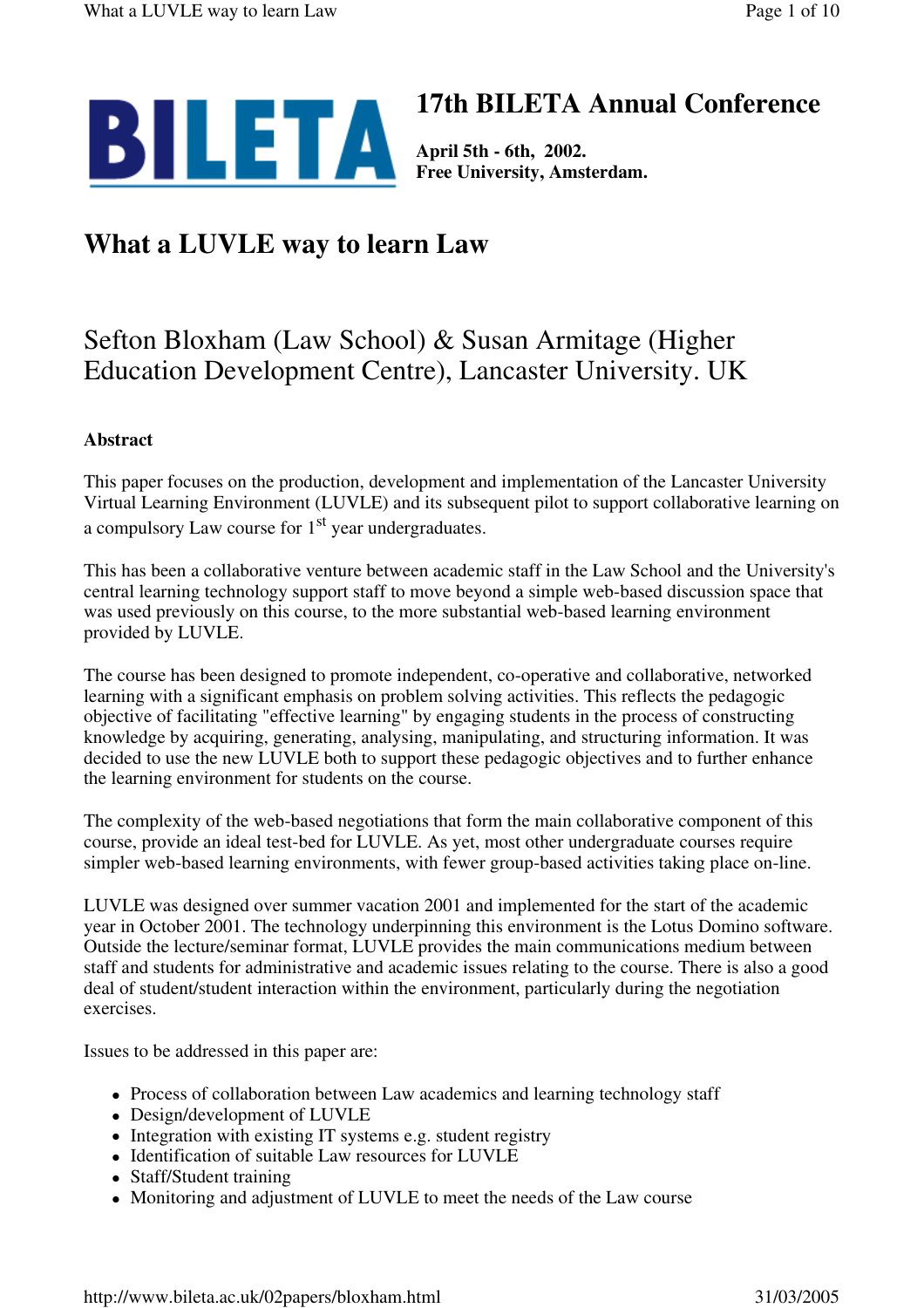- Staff/Student feedback
- Issues for the future use of LUVLE in Law

It should be noted that LUVLE is used most intensively for the collaborative learning part of the course, which takes place in early March. Analysis of feedback from students regarding LUVLE will be `hot off the press' for delegates at this conference.

## **1. Introduction**

This paper focuses on the production, development and implementation of the Lancaster University Virtual Learning Environment (LUVLE - pronounced lovely) and its subsequent pilot to support collaborative learning on a compulsory, Law course for  $1<sup>st</sup>$  year undergraduates.

This has been a collaborative venture between academic staff in the Law School and the University's central learning technology support staff to move beyond a simple web-based discussion space that was used previously on this course, to the more substantial web-based learning environment provided by LUVLE.

Critical to this development is the feedback from both staff and students about the environment and how it has supported the networked learning aspects of the course. However, LUVLE will be used most intensively in early March. Analysis of the feedback from students will be presented `hot off the press' at the BILETA 2002 conference.

The following sections consider a number of aspects - design and development; professional collaboration; the pedagogic rationale for the course, the structure of LUVLE; identification and organisation of suitable resources; operational experience and fine tuning; student training and staff development; future developments.

#### **2. Design and Development**

Lancaster University chose Lotus Domino to support networked learning elements of course provision in 1996. The University's learning technology strategy[1] places emphasis on the use of such technologies to support collaborative learning. Initial collaborative learning support tools focussed on the development of simple web-based environments to support discussions and dissemination of timely course information through the addition of a simple noticeboard element.

Recent developments in the commercial markets with respect to virtual learning environments (VLEs) and their uptake in HE[2] led the learning technology development group at Lancaster University to revisit this design.

Commercial VLEs in general provide more customisability of what appears to students and the labels that are used. This is often in the form of simple show/don't show switches, but nevertheless still provides more choice to the tutor than Lancaster's existing VLE provision.

Initial designs were story-boarded and feedback sought from current users. A final design for the look and feel of the system was produced in April 2001, a prototype by August 2001 and a first release in October 2001.

Below is a screendump from the main discussion space where students are encouraged to ask any questions that they require clarification on, or to invite the tutor to visit their team area to address an issue that they may not want made public.

Note that the main navigation tools are in the form of drop down menus near the top of the screen. It was felt that the ordering and behaviour of these menus should mimic Microsoft Office products as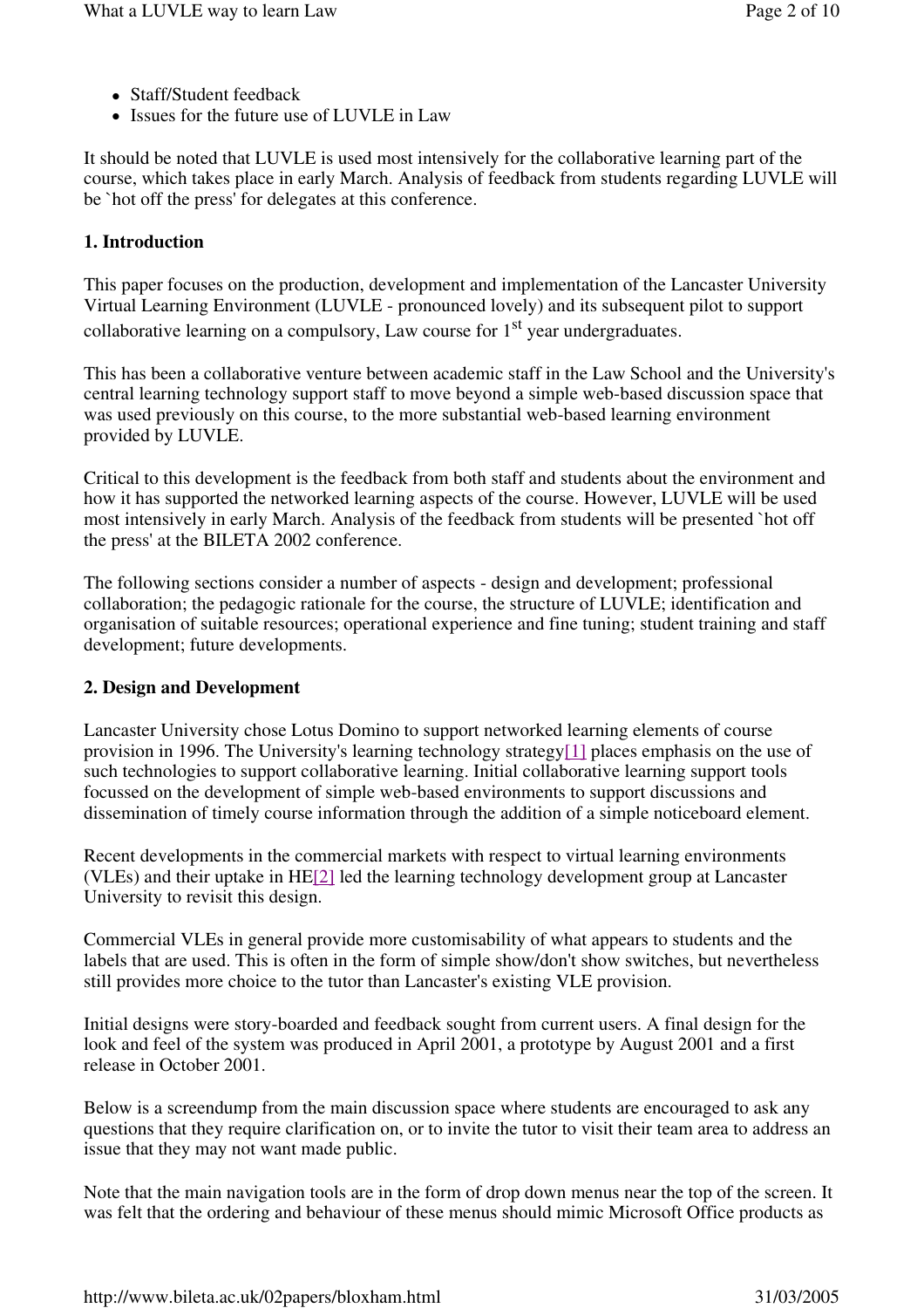far as possible since students are familiar with this layout.

The top left of the screen shows who the student is to give a more personalised feel to the interface. Under the name of the website, a scrolling bar shows the titles for all the current notices so that no matter where you are within LUVLE if there is a "STOP PRESS" type of notice students will see it without having to remember to check the notices page. It should also be noted that the default start screen in the environment is at the Noticeboard again to try and ensure that students are aware of the latest announcements from tutors.



**Fig 1: LUVLE main discussion space**

Another aspect of the development was to create links between Lotus Domino and the University's students records system. This would drastically reduce the amount of administration required to set up these virtual learning environments. Lancaster University's student information system (LUSI) is based on an SQL server. Authentication is provided by Microsoft NT through IIS. Lotus Domino has a scripting language similar to visual basic. This was used to create links between the Student Information and Lotus Domino accounts. Students could thus use the same username and password required for access to the network to gain access to the LUVLE environment.

#### **3. Collaboration**

In order to test the new design as fully as possible the learning technology group approached the Law School, in particular the tutor on the Law of Obligations course. This course has a particularly sophisticated design that uses networked learning as an essential integrated element *(see section 4)*. The design requires the networked learning environment to allow large group, small group and intergroup discussion, with sophisticated access control mechanisms required to ensure that only those students who should have access to discussions can do so.

Collaboration forms a key part of the tutors willingness to try out this new environment, which, should it fail could lead to serious problems for student learning on the course. The working partnership between the learning technology group and the Law School has been built up over the last 5 years. As far as possible the principles of good collaboration such as mutual respect for professional expertise, understanding of others' perspective and good interpersonal relationships are adhered to by both groups[3]. Once set up, the Law tutors took over the management of LUVLE. The tutors decided how to organise and name the discussion spaces and resource areas.

The course leader and the learning technology development officer, in addition to maintaining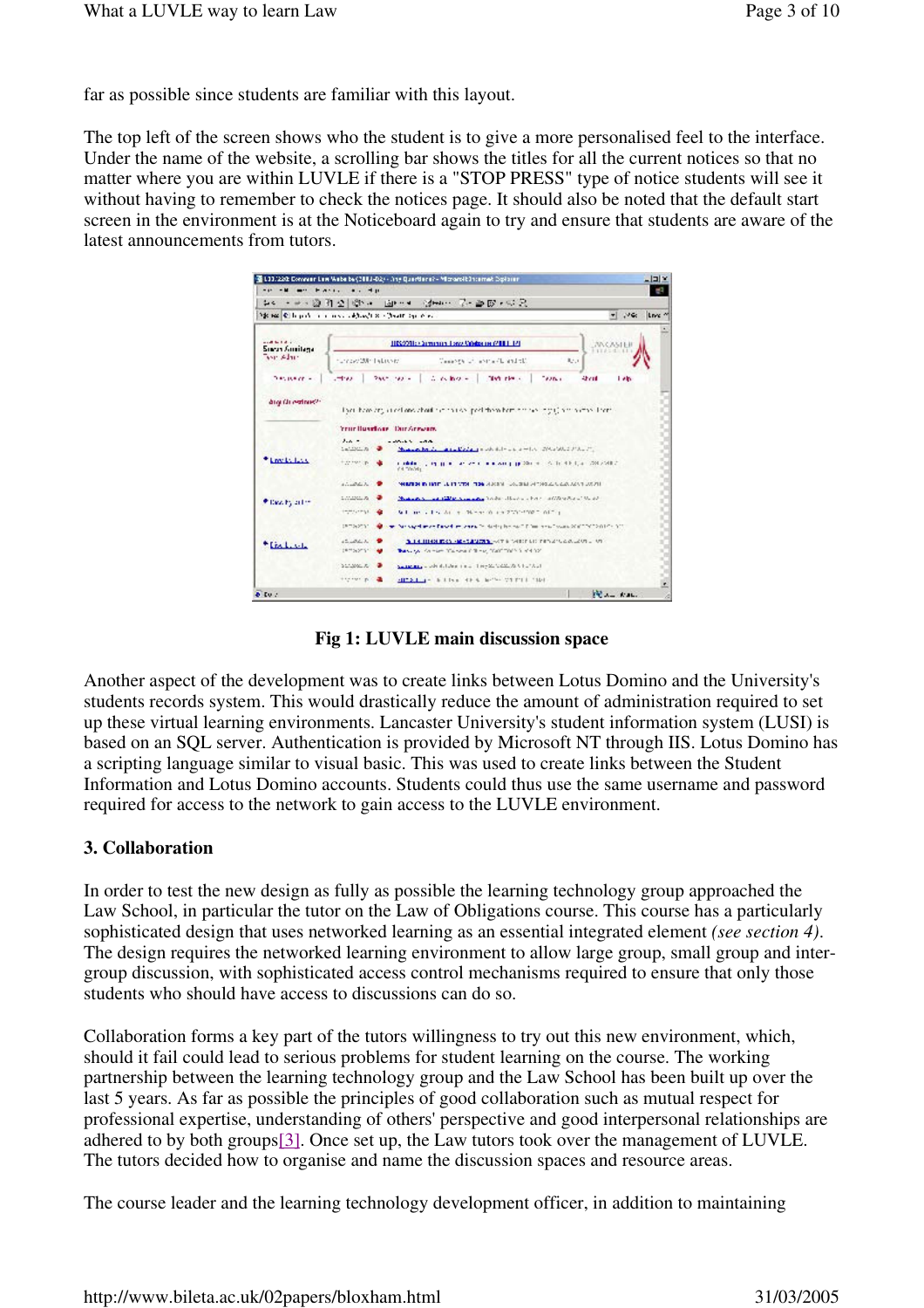frequent email contact, held regular meetings every two weeks to evaluate the pilot. A number of issues have arisen during the course of the year, some of which have been resolved, but others require further evaluation, in terms of either technology or pedagogy, or both *(see section 7)*. The regular meetings and email communication allowed tutors to notify developers of problems or ask for changes to LUVLE to meet their needs. At the end of the pilot the developers will review which amendments are specific to the Law course and which will be of more general application to other course support situations.

## **4. Pedagogy**

The course constitutes a compulsory element of both the LLB and LLB (European Legal Studies) degree programmes at Lancaster University Law School. The Law of Obligations course covers two of the Foundations of Legal Knowledge (Contract & Tort) required in a Qualifying Law Degree by the legal professions [4]. The course runs for a full year, is worth 40 credits in both CAT and Law Society terms, and involves 100 students.

The educational aims and objectives of the course are to develop an understanding of the underlying principles the English common law of personal obligations, considered as a unitary subject within a European context; to facilitate and develop independent study by students within an active learning context; to develop the acquisition of key skills, both generic and specifically legal. The course design is based on the premise that the objectives of the initial stage of legal education cannot be achieved through learning dominated by passively absorbing or receiving knowledge but require an active learning process which promotes the general powers of the mind [5].

The intended student learning outcomes include an understanding of the underlying conceptual structure of the law of obligations and of the basic principles of both contract and tort law; an ability to pursue independent legal study and research; an ability to analyse legal issues and to present legal arguments in both written and oral form; an ability to engage in collaborative study and research with other students; an ability to use a range of learning technologies designed to support their independent study and research. These learning outcomes broadly reflect the appropriate "areas of performance" identified in the Law Benchmarks as essential requirements of a law graduate [6].

The learning, teaching & assessment strategy which underpins the course design consists of three main elements:

- Firstly, it reflects the view that "effective learning" is best facilitated by supporting a "deep", as opposed to "surface", approach to learning by students  $[7]$ ,  $[8]$ . The pedagogic framework is based on the four features identified as supporting such an approach - learner activity, learner interaction, motivational context, and a well-structured knowledge base[9], [10].
- Secondly, it reflects the view that skills development is most effectively facilitated when embedded within the framework of the study of a substantive academic subject, thus enabling students to acquire skills, not in the abstract, but by application to concrete problems and tasks. The same process also enhances knowledge acquisition and understanding [11].
- Thirdly, it reflects the view that to facilitate "effective learning" the use of web-based learning technologies should be designed to engage students in constructing knowledge by acquiring, generating, analysing, manipulating, and structuring information [12].

In pursuit of these objectives, students were organised into teams of five or six members with four teams constituting a seminar group from the start of the course. Seminar assignments usually involved some aspect of teamwork and online communications between teams. The collaborative learning aspects are discussed in more detail elsewhere[13] and an evaluation of the student learning experience was conducted two years ago [14]. It should be noted that a full lecture programme was maintained during the first 4 weeks of the course which provided further opportunities for guidance, advice and feedback. The most significant element of networked learning involved two, team-based,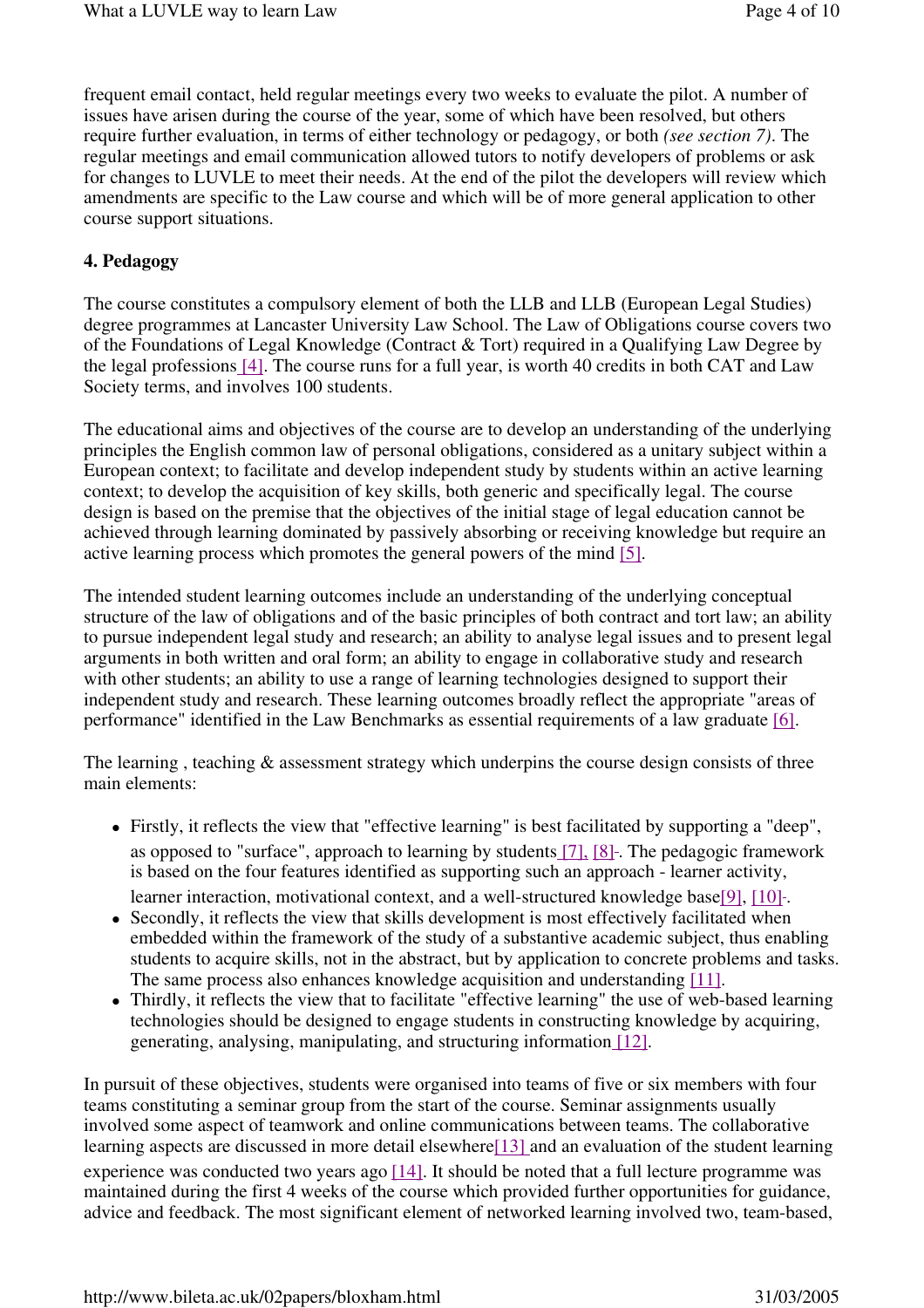negotiation assignments undertaken over a 6-week period during the second term. This gradual development and intensification of the use of LUVLE is based, as far as possible, on Salmon's 5 stage model for online learning [15].

- Access and motivation
- Online socialisation
- Information exchange
- Knowledge construction
- Development

The nature of these learning tasks are informed by the pedagogy of problem-based learning, key aspects of which have been identified as [16]:

- Using stimulus material to help students discuss an important problem, question or issue
- Presenting the problem as a simulation of professional practice or a `real life' situation
- Appropriately guiding students' critical thinking and providing limited resources to help them learn from defining and attempting to resolve the given problem
- Having students work co-operatively as a group, exploring information in and out of class, with access to a tutor (not necessarily a subject specialist) who knows the problem well and can facilitate the group's learning process
- Getting students to identify their own learning needs and appropriate use of available resources
- Re-applying this new knowledge to the original problem and evaluating their learning processes.

For the negotiations each team represented a "client" in a simulation of a four-cornered legal dispute with the objective of reaching a realistic "out of court" settlement. The assignment for the negotiations was designed to test the students' ability to conduct independent legal research, to think creatively and independently in applying knowledge to problematic situations, to work collaboratively within a networked learning environment, to communicate with clarity and to manage their time effectively, in order to achieve their objective - a mutually acceptable and realistic settlement. A more detailed exposition is provided elsewhere [17].

## **5. Structure of LUVLE**

From the student perspective, the structure consisted of a Main Noticeboard (read only access) and a Main Discussion area, or "chat room". Within this Discussion area there were two sections, one for student-led discussions and one, called "Any Questions?", for students to put questions to the tutors. Links were provided to the Resources area which in turn contained a number of sub-sections (*see section 6*). Each of the five seminar group (four teams in each) was also provided with a Group Noticeboard (read only access) and Group Discussion area. Within the Group Discussion area, each Team was provided with a) its own private space, only accessible to that Team, b) three inter-team spaces linking it with each of the other teams, only accessible to those two teams, and c) a general discussion space, accessible to all four teams in the group.

Additional navigational links (not available to students) were provided to facilitate the tutors' ability to move from one group area to another. This feature was essential when the negotiations were in progress to enable the tutors to perform their moderating role or to respond to specific queries.

#### **6. Law resources for LUVLE**

The organisation of the course documentation presented a challenge in responding to the shift from the linear structure of the handbook to the more fluid structure of the resources area in LUVLE. The following table identifies the separate areas which were created, together with a brief description of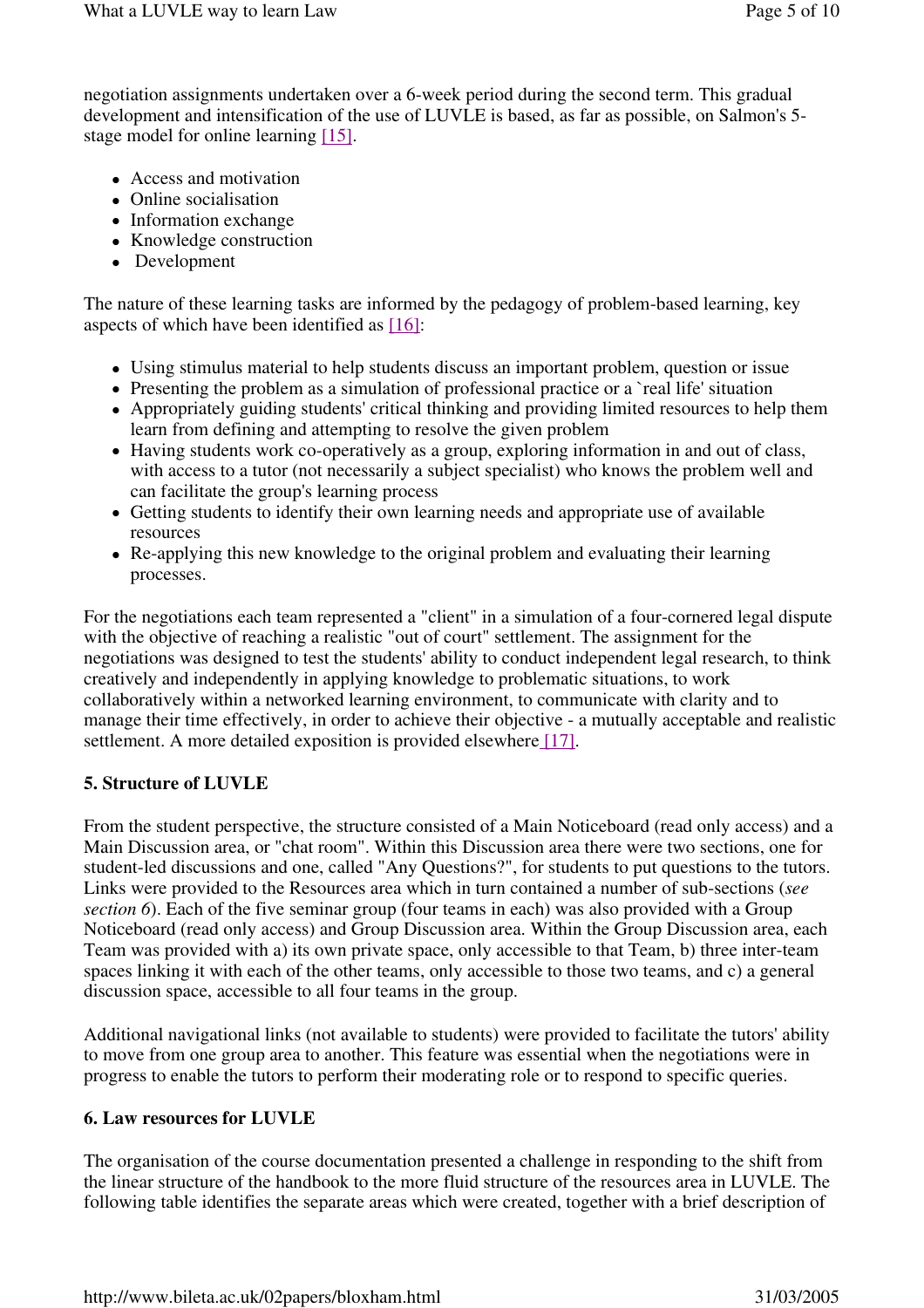the content:

| Description                   | Content                                                                                                                      |
|-------------------------------|------------------------------------------------------------------------------------------------------------------------------|
| General<br><b>Information</b> | course structure, timetable, curriculum, learning outcomes, academic aims                                                    |
| llSeminar<br>Assignments      | seminar readings, guidance on learning activities                                                                            |
| Lecture Outlines              | copies of lecture outlines (added as the course progressed)                                                                  |
| <b>Assessment</b>             | assessment structure and criteria, guidance on assessed coursework,<br>lfeedback/assessment forms for coursework submissions |
| Negotiations                  | schedule and guidance on the negotiations, case study facts, supplementary<br>information as each negotiation has progressed |
| <b>Weblinks</b>               | list of links to relevant websites                                                                                           |

The course leader was able to create and edit new resources spaces independently of the technical support team, although some aspects of the design required greater expertise than he possessed! Much of the existing documentation which had been consolidated in the course handbook during previous years was posted in advance of the start of the course. Some documentation has been systematically added during the course - for example, lecture outlines are posted as the lectues take place. Other documentation has been added as and when the need has arisen, either as a result of student requests or at the instigation of the teaching staff - for example, supplementary guidance on seminar learning tasks and assessed coursework assignments. It is likely that many of these additional items will be included from the outset in the future.

The list of weblinks has been developed gradually as each new topic has been covered in the course. Initially a small number of key sites were included, the main one being the Law Library website which had already been developed by the Law School Librarian, Michael Dunne. This site was more comprehensive than anything that could have been included in LUVLE and to avoid duplication, students were recommended to make full use of it. The course tutor made certain assumptions about which sites were likely to be most frequently used by students and, despite duplication with the Law Library site, links to these have been included - the Athens gateway, Westlaw UK, BAILII, The House of Lords decisions, The Law Commission and others. Additionally, there is a link to the Law School homepage which contains full information about all courses on the degree programme and a discussion "chat room" for all law students. During the course of this year, the Law School has been developing e-noticeboards for all undergraduate courses and a link to this site has recently been added.

#### **7. Fine Tuning**

A number of technical problems were encountered and various improvements have been made already, while others need further evaluation.

During the early stages of the course, required student use of LUVLE was limited to posting outline of debates and skeleton arguments for moots which were to be presented in the seminars. These were posted in their Group Discussion areas. Tutors then provided some preliminary feedback prior to the seminars. Initially messages posted by students did not identify their team, making the tutors' task more difficult as at that stage they were not fully familiar with all the names. Changes were implemented, enabling tutors to identify which students/teams more rapidly.

Another related problem was that the tutors' view of the private Team spaces showed messages from all four teams on the same screen without differentiation. Again, changes were implemented so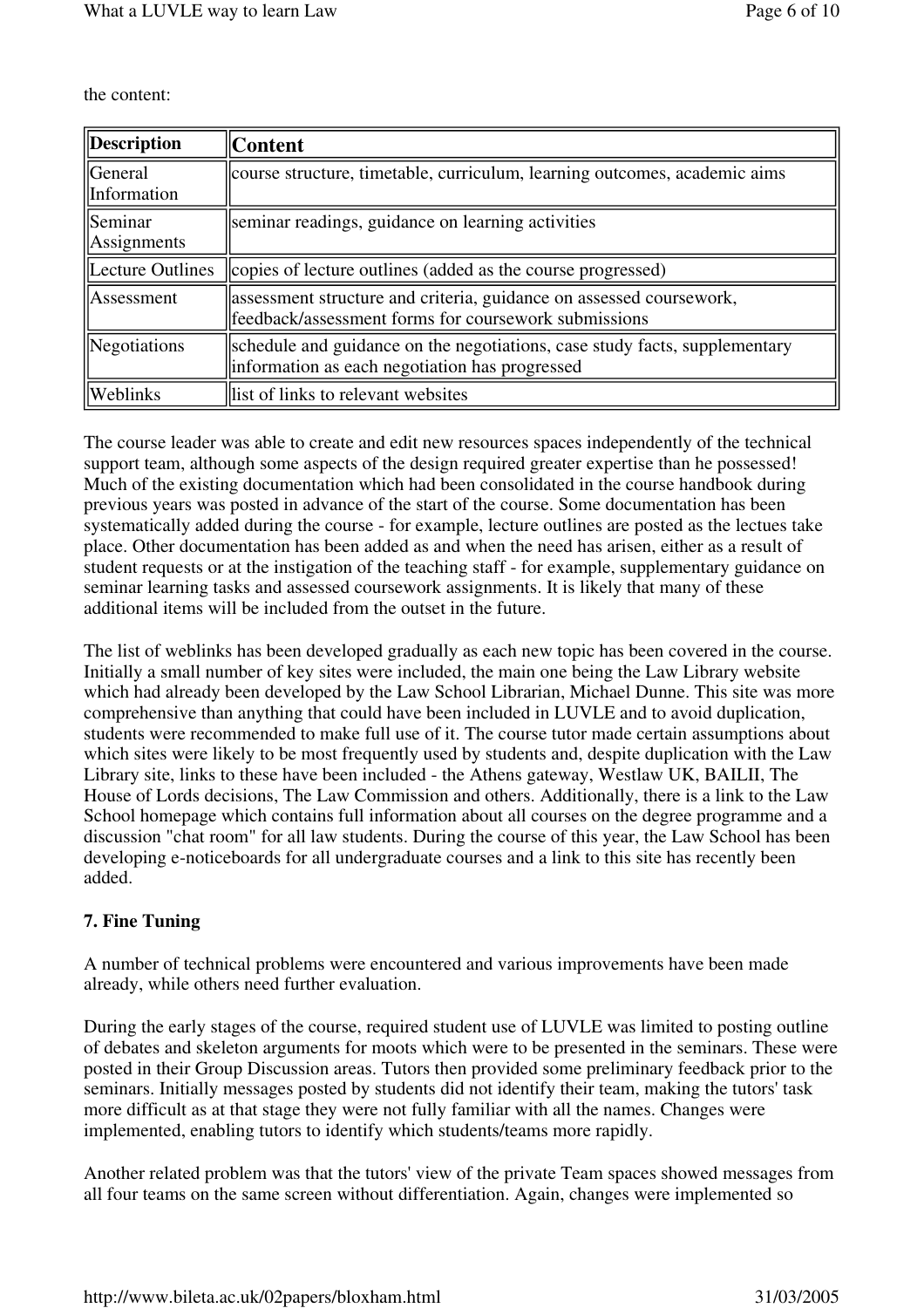messages from each team were categorized in team order on the screen, thereby improving the tutors' ability to rapidly identify the source of any queries.

Messages posted on the Noticeboards and in the Resources area could be placed in any order by the tutors when each message was posted. However the tutors felt that while this facilty was useful and should be retained, the default settings should be set to ensure that messages appeared in chronological order with the most recent posting appearing at the top of the list on screen. Again, time was a crucial factor in reaching this conclusion. As the Resources area is developed in the future, it may become more feasible to re-structure the order of messages in a different format in advance of the start of the course when there is less pressure of time.

Early feedback from students indicated a need for improved editing facilities when posting messages. Many students had initially prepared their submissions as WORD files and were unable to reproduce formatted features on screen. They were able to attach the WORD file but subsequent readers then faced the time delay of having to download the document. As a result, various editing facilities were added - font size and colour, bold, italics and underlining, text alignment. Unfortunately this had the effect of considerably slowing the downloading process for remote access users working from home and these facilities have subsequently been withdrawn.

The implications for remote access users in general is an issue which may demand further consideration in the light of the more comprehensive quantative feedback which is currently being undertaken. One aspect of this, especially for tutors who need to access a number of different discussion areas and rapidly formulate consistent responses, which is already being investigated is to develop the ability to download conferences in bulk in order to work offline before posting responses.

Preliminary evaluation, based on the tutors' experience, suggests that the existing structure is more complex than it needs to be. In the Group areas, for example, the Noticeboards have not been use extensively by the tutors, again due to time constraints, and it is intended to dispense with these. The general Group Discussion areas will be retained as these have proved useful for communicating with specific seminar groups as a whole and also in enabling students within those groups to communicate with all four teams within the group. Anecdotal feedback also suggests that some students are more at ease posting messages in this area than on the Main Discussion area for the whole course. This appears to be due to the fact that they have got to know the students within their own group and feel some sense of collective "ownership" of that space.

#### **8. Student Training**

This is an increasingly important issue in the use and implementation of learning technologies[18] and VLEs in particular. During the second week of the course, students were provided with a printed worksheet designed to enable them to logon and post a message in their respective team discussion spaces. The worksheet also contained information about additional, more complex, facilities such as text editing, message threading and the use of attachments. Students were encouraged to complete the worksheet independently and training workshops were organised on a voluntary basis for those who were less confident, or competent, with C&IT applications.

About 75% of the students successfully completed the worksheet independently and without assistance. Most of the remainder were able to do likewise following attendance at the workshops. A small minority either did not attend or experienced password access problems but these were all resolved by the end of the third week. Throughout this stage of the course, tutors and learning technology staff maintained regular contact to ensure that technical obstacles did not act as a barrier to the students' ability to complete their learning tasks. Students were able to email learning technology staff directly if they experienced problems.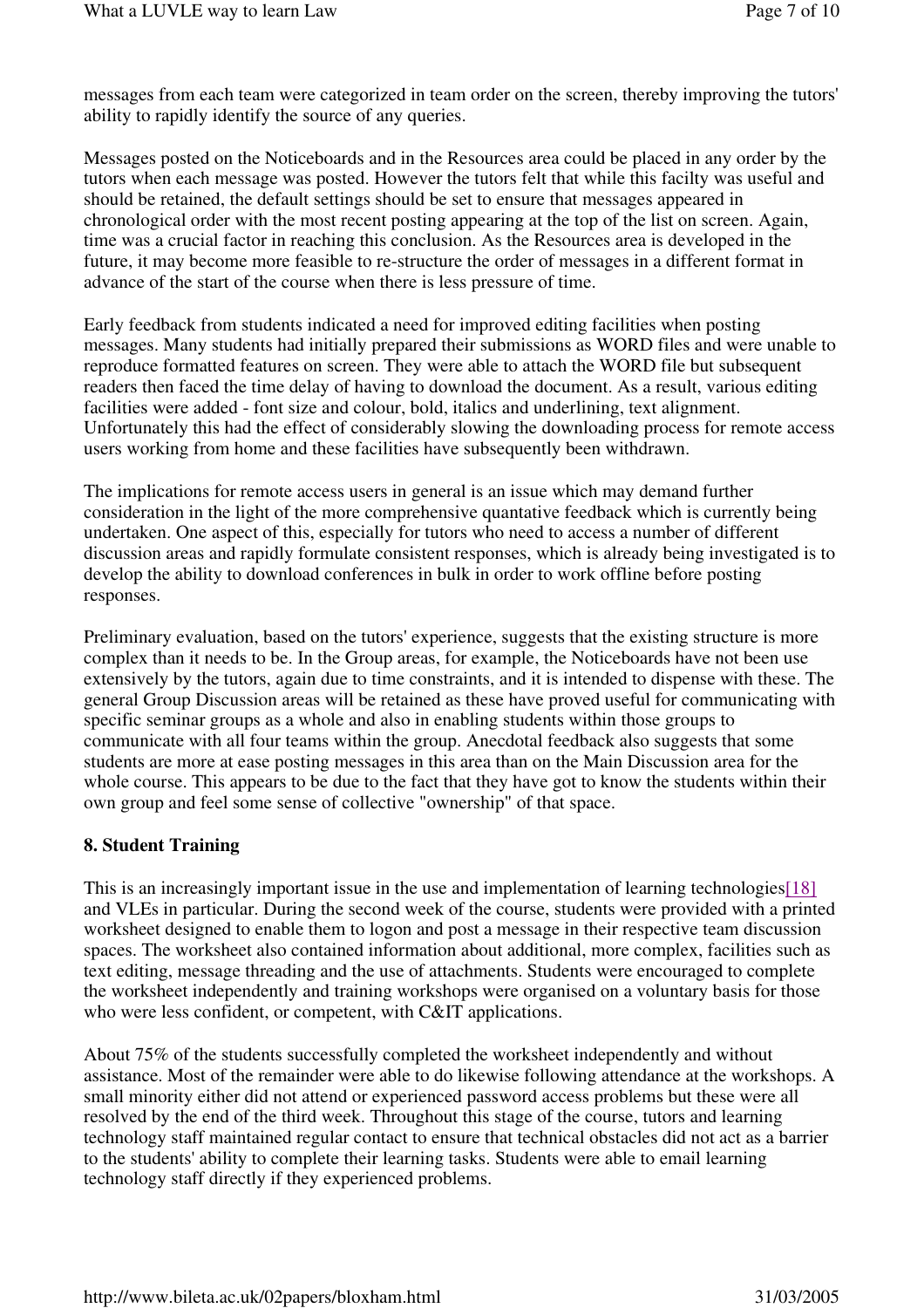The students were largely conventional students, the majority living on campus. *(figures to be added folowing student evaluation)* Some of these had networked PCs in the rooms with 24 hour access to LUVLE. *(figures to be added folowing student evaluation)* Students who lived off campus had access to LUVLE using a standard web browser from home. *(figures to be added folowing student evaluation)* The impact of differential access to the networked environment will be evaluated on completion of the student feedback questionnaires.

## **9. Staff Development**

There has been little formal staff development. The course leader has had at least five years experience of using a networked learning environment and has been integrally involved with the development of the LUVLE pilot, so training was felt to be unecessary apart from some one-to-one sessions with the learning technology officer to explain the basic structure and navigational aspects of LUVLE. The one new tutor has had regular weekly meetings with the course leader and has been introduced to the pedagogy and practice of the course through those sessions. Most of the contact teaching sessions are also "team taught" (both tutors are present) and this has also provided a further opportunity for observation of the pedagogy in practice.

However, in the longer term and within the wider context of HE application generally, staff development issues should not be ignored. If the technology is not to be used merely for its own sake, or because it is available, and instead is to be used to enhance and support the student leaning experience future developments must be informed by appropriate pedagogic understanding. The danger for online learning generally is that without this, conventional pedagogical preconceptions will simply be transferred online [19], [20]. The underlying pedagogy, course design and assessment structure all need to take account of the potential obstacles presented by networked learning in order to facilitate the alignment of the learning environment with the students approach to their learning [21]. The importance of developing e-moderating skills would seem to be crucial in this respect.

## **10. Staff/Student Feedback**

At the time of writing, the negotiations as still on-going and the authors have made a decision to delay conducting any formal staff and student evaluation until the completion of the negotiations. It is intended to seek student feedback through the use of questionnaires and focus groups. Data from the questionnaires will be evaluated prior to the conference and it is hoped that it will be possible to present preliminary findings at that stage. Unfortunately, evaluation of the findings of the focus group discussions is unlikely to be available in time for the conference but can be made available on request when completed.

## **11. Future Developments**

Work is ongoing to improve the links between the student records system and LUVLE. This aims to improve the accuracy of the data being collected and used as well as exploring bi-directional links such as assessment marks being fed back into student records.

Integration into a student portal interface to the wide range of systems that hold student information at the University is also being explored. Related to this is the issue of single sign-on authentication methods to minimise the need for users to repeatedly login to different systems.

It is intended to expand the Resources section both by extending the range of links to external sources and by the provision of more support material related to specific seminar assignments and substantive topics. This latter aspect is likely to be limited to some extent by copyright considerations, although recent developments in relation to the Copyright Licensing Agency agreement may facilitate matters in this respect.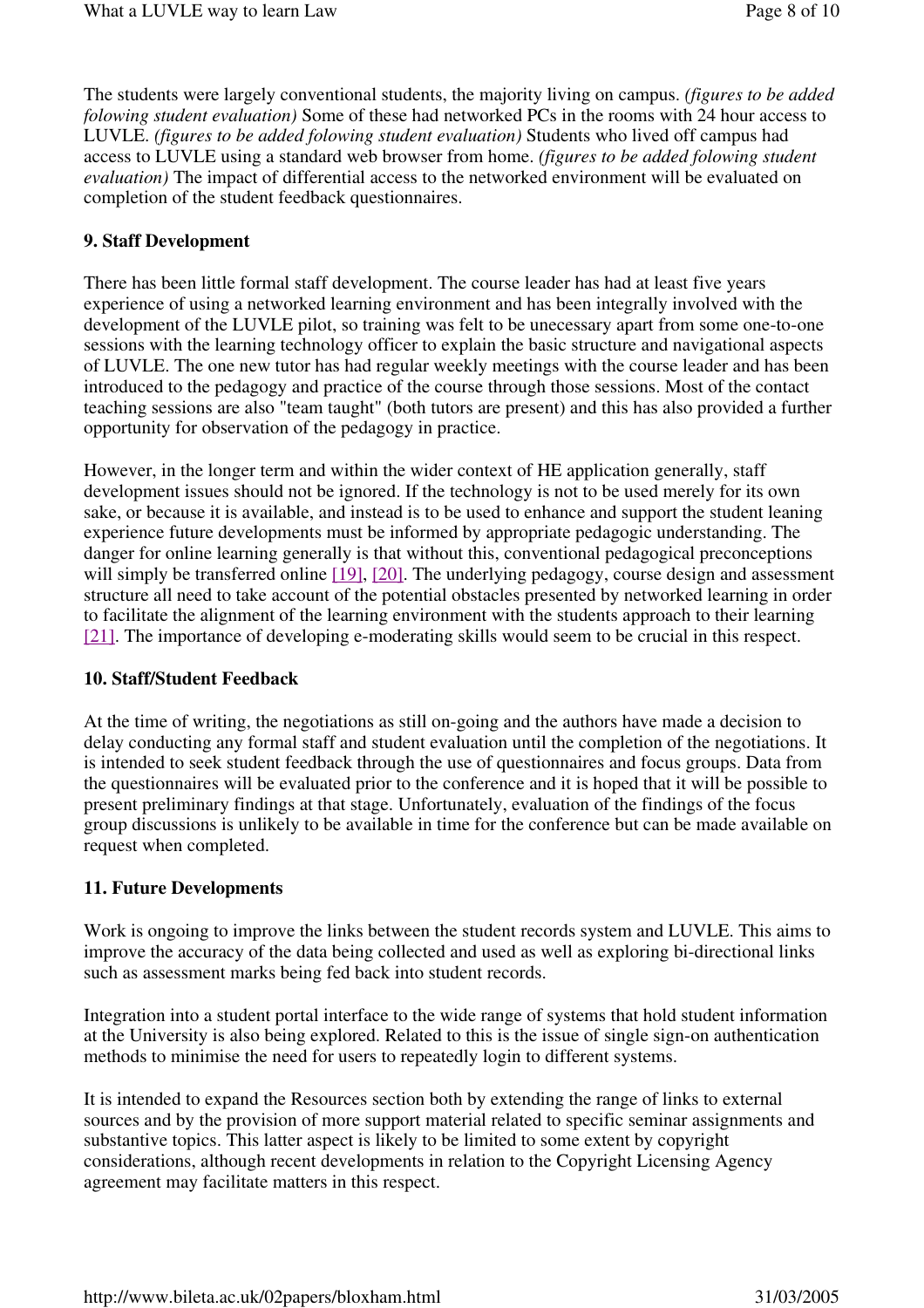One major development to LUVLE itself will be the ability for staff to select and assign students to tutor groups. At present this is done by the LT team, which can create delays in students being able to access the appropriate area of the website. Devolving this to the staff in departments should speed up this process and provide accurate allocation of students to groups.

Whilst in the current version formatting of text has had to be removed, ways of restoring this feature are being investigated. An alternative solution which may prove more popular with students is to find a way to upload WORD files directly into the message body.

[1] **Learning Technology Strategy**, Lancaster University, available on the HEDC website http://domino.lancs.ac.uk/hedc/hedc.nsf/home

[2] M. Jenkins, T. Browne and S.Armitage, **The Management and Implementation of Virtual Learning Environments**, UCISA, Oxford, 2001, available at http://www.ucisa.ac.uk/TLIG/vle/welcome.htm

[3] S.Armitage and S. Bloxham, **The virtual lawyer partnership**, in A. Rothery and M.Jenkins (Eds), **Supporting Learning and Teaching through Collaboration**, UCISA, Oxford, 1999.

[4] Law Society, **Qualifying Law Degrees: A Joint Statement**, issued by the Law Society and the general Council of the Bar', 1999, available at: http://www.lawsocie ty.org.uk/dcs/fourth\_tier.asp? section\_id=3192&Caller\_ID=

[5] ACLEC, **Review of Legal Education - A Consultation Paper**, Lord Chancellor's Advisory Committee on Legal Education and Conduct, 1994, available at: http://www.ukcle.ac .uk/news/aclec3.html

[6] Quality Assurance Agency, **Law Benchmarks**, 2000, available at: http://www.qaa.ac.uk/crntwork/benchmark/bencheval/law.htm

[7] P Ramsden **Learning to Teach in Higher Education**, Routledge, London, 1992.

[8] F Marton and R Saljo, **Approaches to Learning**, in F Marton, D Hounsell and N J Entwistle (Eds), **The Experience of Learning: Implications for Teaching and Studying in Higher Education**, 2nd edition, Scottish Academic Press, Edinburgh, 1997.

[9] J Biggs, **Student Approaches to Learning and Studying**, Australian Council for Educational Research, Hawthorne, Victoria, 1987.

[10] G Gibbs, **Improving the Quality of Student Learning**, Technical & Educational Services, Bristol, 1992.

[11] D Laurillard, **Learning from Problem Solving***,* in F Marton, D Hounsell and N J Entwistle (Eds), **The Experience of Learning: Implications for Teaching and Studying in Higher Education**, 2nd edition, Scottish Academic Press, Edinburgh, 1997.

[12] R Jones and J Scully, **Effective Teaching and Learning of Law on the Web**, 2 Web Journal of Current Legal Issues, 1998, available at: http://webjcli.ncl.ac.uk/ 1998/issue2/jones2.html